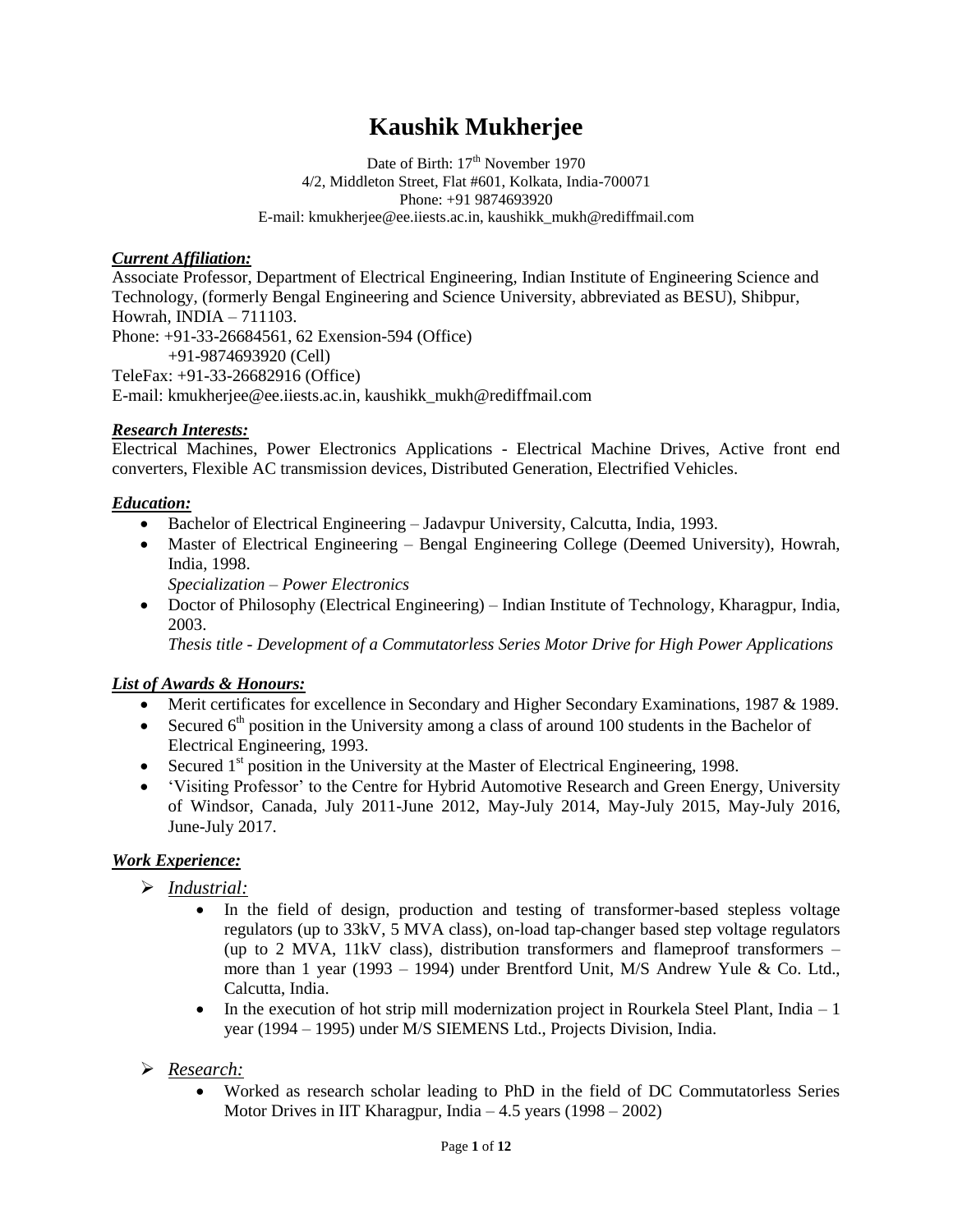- As a Visiting Professor to the Center for Hybrid Automotive Research and Green Energy (CHARGE), University of Windsor, Canada – 1 year (July 2011- June2012), 2 months (May 2014-July 2014), 2 months (May 2015-July 2015), 2 months (May 2016-July 2016), 2 months (June 2017-July 2017)
- *Teaching:*
	- As *Lecturer* in the Department of Electrical Engineering, Jadavpur University, Kolkata, India from June 2002- February 2006.
	- As *Lecturer* in the Department of Electrical Engineering, Bengal Engineering and Science University (BESU), Howrah, India from February 2006- June 2006.
	- As *Assistant Professor* in the Department of Electrical Engineering, Bengal Engineering and Science University (BESU), Howrah, India from June 2006-March 2014.
	- As *Assistant Professor* in the Department of Electrical Engineering, Indian Institute of Engineering Science and Technology, Shibpur, India from April 2014-February 2019.
	- Currently continuing as *Associate Professor* in the Department of Electrical Engineering, Indian Institute of Engineering Science and Technology, Shibpur, India

# *Publications:*

# *International Journals/transactions:*

- 1. S. Sengupta, **Kaushik Mukherjee**, T. K. Bhattacharya and A. K. Chattopadhyay, "Performance of an SCR-Inverter-Based Commutatorless Series Motor with Load Commutation and Unaided Startup Capability", **IEEE Transactions on Industry Applications,** vol. 36, No. 4, July-August 2000, pp. 1151-1157.
- 2. **Kaushik Mukherjee**, S. Sengupta, T. K. Bhattacharya and A. K. Chattopadhyay, "Simplified Steady-State Model of an SCR-Inverter-Based Load-Commutated Commutatorless Series Motor", **IEEE Transactions on Energy Conversion,** vol. 17, No. 2, June 2002, pp. 197-202.
- 3. **Kaushik Mukherjee,** S. Sengupta, T. K. Bhattacharya, A. K. Chattopadhyay and S. N. Bhadra, "A Simplified Analytical Averaged model of a Thyristorized Commutatorless Series Motor", **IEEE Transactions on Industry Applications,** vol. 42, No. 6, Nov.-Dec. 2006", pp. 1508-1515.
- 4. K. L. V. Iyer, X. Lu, **Kaushik Mukherjee,** and N. C. Kar, "A Novel Two-Axis Theory based Approach towards Parameter Determination of Line-Start Permanent Magnet Synchronous Machines", *IEEE Transactions on Magnetics*, vol. 48, no. 11, November 2012 pp. 4208-4211.
- 5. X. Lu, K. L. V. Iyer, **Kaushik Mukherjee,** and N. C. Kar, "A Wavelet/Particle Swarm Optimization based Voltage Regulation Scheme and Suitability Analysis of Copper- and Aluminum-rotor Induction Machines for Distributed Wind Power Generation", *IEEE Transactions on Smart Grid,* vol. 3, no. 4, December 2012, pp. 1923-1934.
- 6. X. Lu, K. L. V. Iyer, **Kaushik Mukherjee,** and N. C. Kar, "A Dual Purpose Triangular Neural Network Based Module for Monitoring and Protection in Bi-directional Off-board Level-3 Charging of EV/PHEV", **IEEE Transactions on Smart Grid,** vol. 3, no. 4, December 2012, pp. 1670-1678.
- 7. S. B. Chaudhury, M. Sengupta and **Kaushik Mukherjee,** "Experimental study of induction motor misalignment and its online detection through data fusion", **IET Journal Elect. Power Appl**., vol.7, no.1, Jan. 2013, pp. 58-67.
- 8. [Xiaomin](http://ieeexplore.ieee.org.ezproxy.uwindsor.ca/search/searchresult.jsp?searchWithin=p_Authors:.QT.Xiaomin%20Lu.QT.&newsearch=true) Lu, [K.L.V.](http://ieeexplore.ieee.org.ezproxy.uwindsor.ca/search/searchresult.jsp?searchWithin=p_Authors:.QT.Iyer,%20K.L.V..QT.&newsearch=true) Iyer, **Kaushik [Mukherjee,](http://ieeexplore.ieee.org.ezproxy.uwindsor.ca/search/searchresult.jsp?searchWithin=p_Authors:.QT.Mukherjee,%20K..QT.&newsearch=true)** N. C. [Kar,](http://ieeexplore.ieee.org.ezproxy.uwindsor.ca/search/searchresult.jsp?searchWithin=p_Authors:.QT.Kar,%20N.C..QT.&newsearch=true) "A Novel Two-Axis Theory-Based Experimental Approach Towards Determination of Magnetization Characteristics of Line-Start Permanent Magnet Synchronous Machines", *IEEE Transactions on Magnetics,* vol. 49, no. 8 Part I, August 2013 (Digital Object Identifier: [10.1109/TMAG.2013.2259152\), pp. 4733-4737.](http://dx.doi.org.ezproxy.uwindsor.ca/10.1109/TMAG.2013.2259152)
- 9. [Xiaomin](http://ieeexplore.ieee.org.ezproxy.uwindsor.ca/search/searchresult.jsp?searchWithin=p_Authors:.QT.Xiaomin%20Lu.QT.&newsearch=true) Lu, [K.L.V.](http://ieeexplore.ieee.org.ezproxy.uwindsor.ca/search/searchresult.jsp?searchWithin=p_Authors:.QT.Iyer,%20K.L.V..QT.&newsearch=true) Iyer, **Kaushik [Mukherjee,](http://ieeexplore.ieee.org.ezproxy.uwindsor.ca/search/searchresult.jsp?searchWithin=p_Authors:.QT.Mukherjee,%20K..QT.&newsearch=true)** N. C. [Kar,](http://ieeexplore.ieee.org.ezproxy.uwindsor.ca/search/searchresult.jsp?searchWithin=p_Authors:.QT.Kar,%20N.C..QT.&newsearch=true) ["Development of a Novel Magnetic](http://ieeexplore.ieee.org.ezproxy.uwindsor.ca/xpl/articleDetails.jsp?tp=&arnumber=6559067&queryText%3Dlu+xiaomin)  [Circuit Model for Design of Premium Efficiency Three-Phase Line Start Permanent Magnet](http://ieeexplore.ieee.org.ezproxy.uwindsor.ca/xpl/articleDetails.jsp?tp=&arnumber=6559067&queryText%3Dlu+xiaomin)  [Machines With Improved Starting Performance ,](http://ieeexplore.ieee.org.ezproxy.uwindsor.ca/xpl/articleDetails.jsp?tp=&arnumber=6559067&queryText%3Dlu+xiaomin)" *IEEE Transactions on Magnetics,* vol. 49, no. 7, July 2013 (Digital Object Identifier: [10.1109/TMAG.2013.2242869 \)](http://dx.doi.org.ezproxy.uwindsor.ca/10.1109/TMAG.2013.2242869), pp. 3965-3968.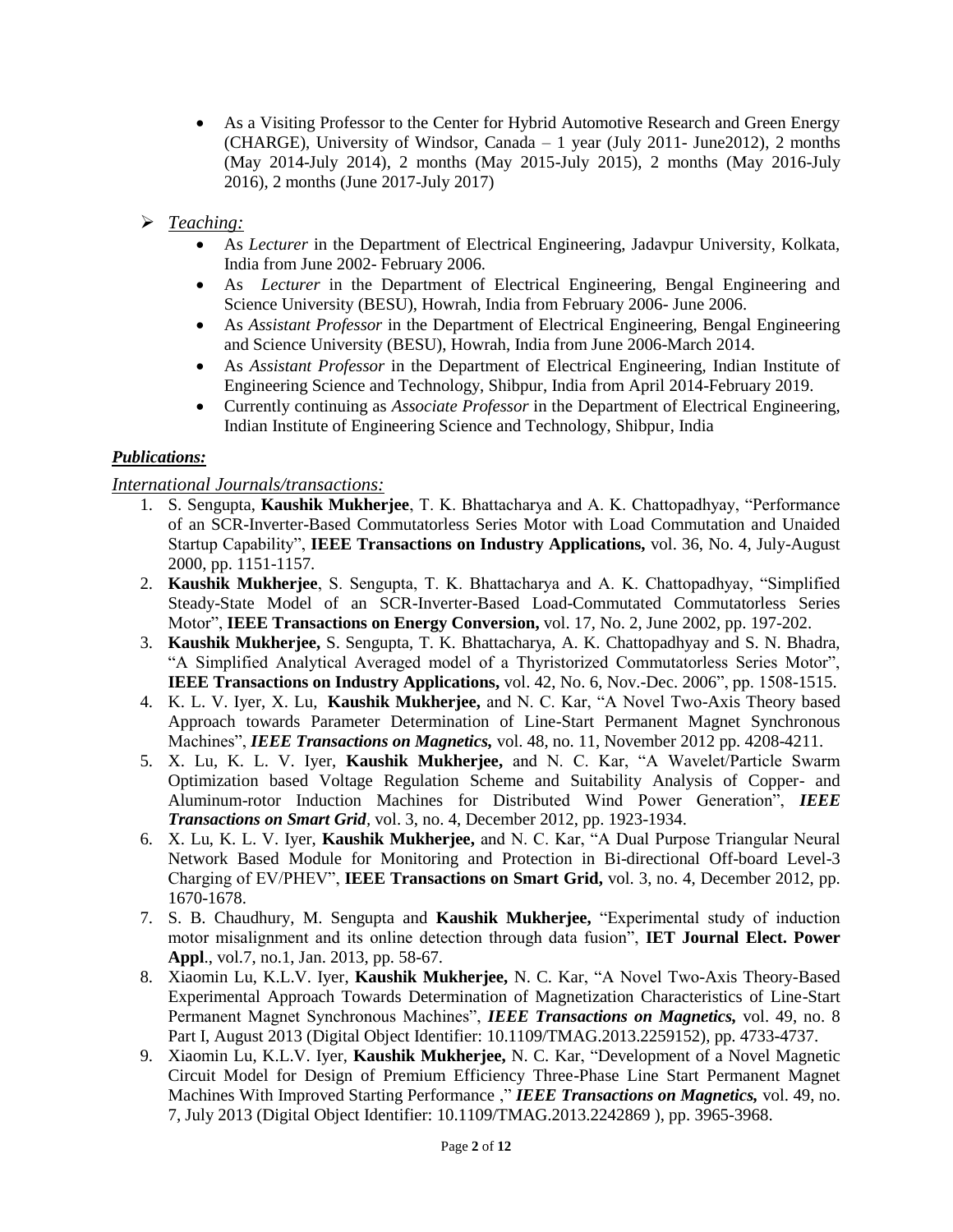- 10. **Kaushik Mukherjee**, K. L. V. Iyer, Xiaomin Lu and N. C. Kar, "A Novel and Fundamental Approach Toward Field and Damper Circuit Parameter Determination of Synchronous Machine", **IEEE Transactions on Industry Applications,** vol. 49, No. 5, Sept-Oct. 2013, pp. 2097-2105.
- 11. S. B. Chaudhury, M. Sengupta and **Kaushik Mukherjee**, "Vibration Monitoring of Rotating Machines Using MEMS Accelerometer", *International Journal Of Scientific Engineering And Research (IJSER)* Journal (ISSN: 2347-3878), vol. 2, issue 9, September 2014.
- 12. Xiaomin Lu, K.L.V. Iyer, **Kaushik Mukherjee,** K. Ramkumar and N. C. Kar, "Investigation of Permanent Magnet Motor Drives Incorporating Damper Bars for Electrified Vehicles", **IEEE Transactions on Industrial Electronics**, vol. 62, no. 5, November 4, 2014 (date of publication), issue dated May 2015, pp. 3234-3244 (DOI 10.1109/TIE.2014.2367023).
- 13. Chunyan Lai, K.L.V. Iyer, **Kaushik Mukherjee** and N.C. Kar, "Analysis of Electromagnetic Torque and Effective Winding Inductance in a Surface-Mounted PMSM during Integrated Battery Charging Operation", **IEEE Transactions on Magnetics**, vol. 51, no. 11, pp. 1-4, November 2015.
- 14. Xiaomin Lu, K.L.V. Iyer, **Kaushik Mukherjee** and N. C. Kar, "Investigation of Integrated Charging and Discharging Incorporating Interior Permanent Magnet Machine with Damper Bars for Electric Vehicles", **IEEE Transactions on Energy Conversion**, vol. 31, no. 1, pp. 260-269, 2016.
- 15. Guodong Feng, Chunyan Lai, **Kaushik Mukherjee** and N.C. Kar, "Current Injection-Based Online Parameter and VSI Nonlinearity Estimation for PMSM Drives Using Current and Voltage DC Components", **IEEE Transactions on Transportation Electrification, 2016**, vol. 2, no. 2, pp. 119-128, 2016**.**
- 16. Xiaomin Lu, K. L. V. Iyer, Chunyan Lai, Kaushik Mukherjee and N. C. Kar, "Design and Testing of a Multi-port Sustainable DC Fast-charging System for Electric Vehicles", **Journal of Electric Power Components and Systems,** vol. 44, no. 14, pp. 1576 - 1587, August 2016.
- 17. Chunyan Lai, G. Feng, K. L. V. Iyer, **K. Mukherjee**, and N. C. Kar, "Generic Algorithm-Based Current Optimization for Torque Ripple Reduction of Interior PMSMs," **IEEE Transactions on Industry Applications**, vol. 53, no. 5, pp. 4493-4503, 2017.
- 18. Guodong Feng, C. Lai, **K. Mukherjee**, N. C. Kar, "Online PMSM Magnet Flux-Linkage Estimation for Rotor Magnet Condition Monitoring Using Measured Speed Harmonics," **IEEE Transactions on Industry Applications**, vol. 53, no. 3, pp. 2786-2794, 2017.
- 19. Chunyan Lai, G. Feng, **K. Mukherjee**, V. Loukanov, and N. Kar, "Torque Ripple Minimization for Interior PMSM with Consideration of Magnetic Saturation Incorporating Online Parameter Identification," **IEEE Transactions on Magnetics**, vol. 53, no. 6, Article Sequence No. 8105904, 2017.
- 20. Chunyan Lai, G. Feng, **K. Mukherjee**, and N. C. Kar, "Investigations of the Influence of PMSM Parameter Variations in Optimal Stator Current Design for Torque Ripple Minimization," **IEEE Transactions on Energy Conversion**, vol. 32, no. 3, pp. 1052-1062, 2017.
- 21. Chunyan Lai, G. Feng, K. L. V. Iyer, **K. Mukherjee**, and N. C. Kar, "Torque ripple Modeling and Minimization for Interior PMSM Considering Magnetic Saturation," **IEEE Transactions on Power Electronics**, vol. 33, no. 3, pp. 2417-2429, 2018.
- 22. K.L.V. Iyer, C. Lai, S. Mukundan, H. Dhulipati, K. Mukherjee, and N. C. Kar, "Investigation of a Six-phase Interior Permanent Magnet Synchronous Machine for Integrated Charging and Propulsion in EVs," in press, *SAE International Journal of Alternative Powertrains*, 2018.
- 23. C. Lai, G. Feng, **Kaushik Mukherjee**, Jimi Tjong and N. C. Kar , "Maximum Torque Per Ampere Control for IPMSM Using Gradient Descent Algorithm Based on Measured Speed Harmonics," **IEEE Transactions on Industrial Informatics,** vol. 14, no. 4, pp. 1424-1435, 2018.
- 24. H. Dhulipati, S. Mukundan, C. Lai, **Kaushik Mukherjee**, Jimi Tjong and Narayan C. Kar, "Multiple Reference Frame-Based Extended Concentrated Wound PMSM Model Considering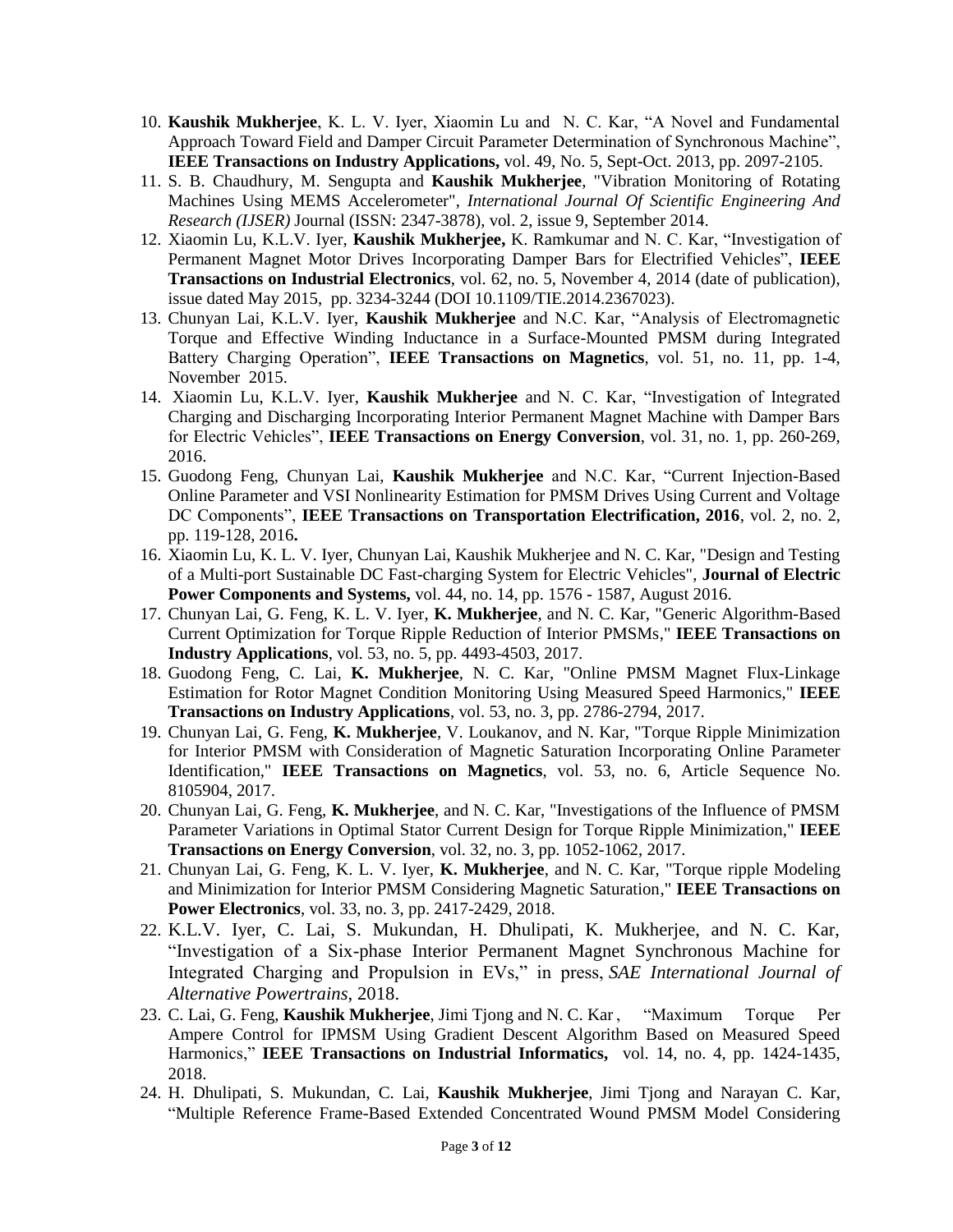PM Flux Linkage and Inductance Harmonics," **IEEE Transactions on Energy Conversion**, vol. 34, no. 2, pp. 731-740, 2019.

#### *Conferences:*

- 1. S. Sengupta, **Kaushik Mukherjee**, T. K. Bhattacharya and A. K. Chattopadhyay, "Performance of an SCR-Inverter-Based Commutatorless Series Motor with Load Commutation and Unaided Startup Capability", The 34<sup>th</sup> Annual Industry Applications Annual Meeting and International Conference, 1999, at USA, pp. 1956-1963.
- 2. **Kaushik Mukherjee**, S. Sengupta, T. K. Bhattacharya, S. N. Bhadra and A. K. Chattopadhyay, "Sensorless implementation of an SCR-based commutatorless series motor drive", The Annual International Conference of IEEE Industrial Electronics Society, IECON 2001 at Denver, USA, 2001, pp. 1494-1497.
- 3. **Kaushik Mukherjee,** S. Sengupta, T. K. Bhattacharya, S. N. Bhadra and A. K. Chattopadhyay, "A Simplified Analytical Model of a Thyristorized Commutatorless Series Motor Drive", The International Conference on Energy, Automation and Information Technology, EAIT-2001, at IIT Kharagpur, India, 2001, pp. 54-59.
- 4. **Kaushik Mukherjee,** S. Sengupta, T. K. Bhattacharya and A. K. Chattopadhyay, "Constant Power Operation of a Thyristorized Commutatorless Series Motor", The International Conference on Electrical Machines & Systems, ICEMS 2005, at Nanjing, China, vol. 1, 2005, pp. 38-42.
- 5. **Kaushik Mukherjee,** S. Sengupta, T. K. Bhattacharya and A. K. Chattopadhyay, "Development of Closed Loop Control Schemes for Constant Speed Operation of a Thyristorized Commutatorless Series Motor Drive", The 6<sup>th</sup> International Conference on Power Electronics and Drive Systems, PEDS 2005, at Kuala Lumpur, Malaysia, 2005, pp. 1112-1117.
- 6. **Kaushik Mukherjee,** S. Sengupta, T. K. Bhattacharya, A. K. Chattopadhyay and S. N. Bhadra, "A Simplified Analytical Averaged model of a Thyristorized Commutatorless Series Motor", The 6<sup>th</sup> International Conference on Power Electronics and Drive Systems, PEDS 2005, at Kuala Lumpur, Malaysia, 2005, pp. 715-720.
- 7. **Kaushik Mukherjee,** S. Sengupta, T. K. Bhattacharya and A. K. Chattopadhyay, "A Torque-Controlled Thyristorized Commutatorless Series Motor Drive For High Power Industrial Applications", The  $2<sup>nd</sup>$  National Power Electronics Conference, NPEC 2005, at IIT Kharagpur, India, 2005, pp. 59-62.
- 8. Soumya Ray, **Kaushik Mukherjee,** Nikhil Mondal and Sujit K. Biswas, "Simulation of an Adjustable Speed Synchronous Motor fed from Sinusoidal Currents", The International Conference on Modeling and Simulation, MS"07, organized by University of Calcutta, Dept. of Applied Physics, December 3-5, 2007, Kolkata, India (Proceedings vol. II), pp. 736-740.
- 9. Sudhin Roy, Mainak Sengupta, **Kaushik Mukherjee**, "Design of a 2 kW, 10 kHz induction heating unit", The 3<sup>rd</sup> National Power Electronics Conference (NPEC) 2007, organized by Indian Institute of Science, Bangalore, December 16-19, 2007, Session I-B, file no. 176.pdf of proceedings CD.
- 10. Sudhin Roy, Mainak Sengupta, **Kaushik Mukherjee**, "Simulation and testing of a Power Converter for a 2 kW induction heating unit with real heating load", The  $3<sup>rd</sup>$  National Power Electronics Conference (NPEC) 2007, organized by Indian Institute of Science, Bangalore, December 16-19, 2007, pp. Session I-B, file no. 177.pdf of proceedings CD.
- 11. Pabitra Biswas, **Kaushik Mukherjee**, Debjani Ganguly, "A SEQUEL-software based model of a Permanent Magnet Synchronous Motor Drive – Part I. Fed from a Voltage Source Inverter operating under  $180^0$  conduction", The  $3<sup>rd</sup>$  National Power Electronics Conference (NPEC) 2007, organized by Indian Institute of Science, Bangalore, December 16-19, 2007, Session II-B, file no. 169.pdf of proceedings CD.
- 12. Pabitra Biswas, **Kaushik Mukherjee**, Debjani Ganguly, "A SEQUEL-software based model of a Permanent Magnet Synchronous Motor Drive – Part II. An adjustable-speed one incorporating an SPWM inverter", The 3<sup>rd</sup> National Power Electronics Conference (NPEC) 2007, organized by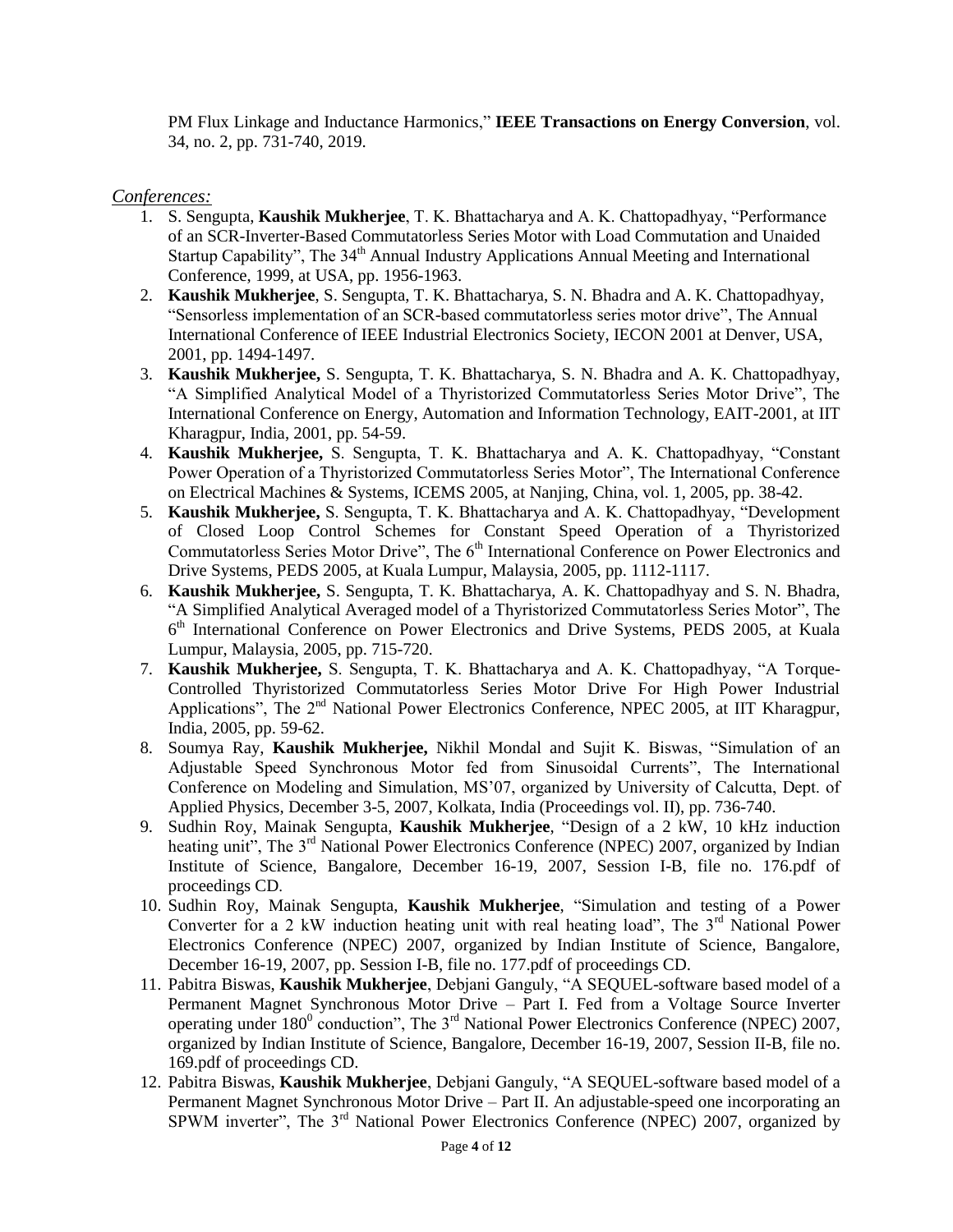Indian Institute of Science, Bangalore, December 16-19, 2007, pp. Session II-B, file no. 170.pdf of proceedings CD.

- 13. Souvik Dasgupta, **Kaushik Mukherjee**, Mainak Sengupta, "A Simplified Averaged Dynamic Model of a Permanent Magnet Synchronous Motor Driven By a Two-level, Three-phase, Self-Controlled Transistorized Voltage Source Inverter Under  $120^{\circ}$  Conduction Mode", The 4<sup>th</sup> IET International Conference on Power Electronics, Machines and Drives (PEMD) 2008, York, U.K., April 2 – 4, 2008, pp. 727-731.
- 14. S. B. Chaudhury, M. Sengupta and **K. Mukherjee**, "Time stepping Finite Element analysis based simulation study of air gap flux distribution for misaligned rotor cage induction motor", Proceedings of the 6th National Power Electronics Conference (NPEC), Howrah, India, 2011, pp. 64-69.
- 15. Subhendu Banerjee, **K. Mukherjee** and Gautam Bandyopadhyay, "Hardware implementation of A Field Programmable Gate Array based Commutatorless DC Motor Drive with Shunt Characteristics", Proceedings of the 6th National Power Electronics Conference (NPEC), Howrah, India, 2011, pp. 58-63.
- 16. K. L. V. Iyer, X. Lu, **K. Mukherjee**, and N. C. Kar, "Online Stator and Rotor Resistance Estimation Scheme Using Swarm Intelligence for Induction Motor Drive in EV/HEV", Proceedings of the 1st IEEE International Electric Drives Production Conference (EDPC), Erlangen-Nuremberg, Germany, 2011. (Digital Object Identifier: 10.1109/ EDPC.2011.6085571), pp. 202-207.
- 17. D. Biswas, **Kaushik Mukherjee** and N. C. Kar, "A novel approach towards electrical loss minimization in vector controlled induction machine drive for EV/HEV", IEEE Transportation Electrification Conference and Expo, June 17-20, 2012, Dearborn, MI, USA. (Digital Object Identifier:10.1109/ITEC.2012.6243462), pp. 1-5.
- 18. X. Lu, K. L. V. Iyer, **Kaushik Mukherjee** and N. C. Kar, "Development of a Bi-directional Offboard Level-3 Quick Charging Station for Electric Bus", IEEE Transportation Electrification Conference and Expo, June 17-20, 2012, Dearborn, MI, USA. (Digital Object Identifier:10.1109/ITEC.2012.6243500), pp. 1-6.
- 19. S. M. M. Sangdehi, K. L. V. Iyer, **Kaushik Mukherjee** and N. C. Kar, "Short Term Power Demand Forecasting in Light and Heavy Duty Electric Vehicles Through Linear Prediction Method", IEEE Transportation Electrification Conference and Expo, June 17-20, 2012, Dearborn, MI, USA. (Digital Object Identifier: 10.1109/ ITEC.2012.6243480), pp. 1-6.
- 20. X. Lu, K. L. V. Iyer, **Kaushik Mukherjee** and N. C. Kar, "Study and detection of demagnetization in line start permanent magnet synchronous machines using artificial neural network", Proceedings of the 15<sup>th</sup> IEEE International Conference on Electric Machines & Systems (ICEMS), 2012, held in Sapporo, Japan,  $21<sup>st</sup> - 24<sup>th</sup>$  October 2012, pp. 1-6.
- 21. **Kaushik Mukherjee,** K. L. V. Iyer, X. Lu, and N. C. Kar, "A Novel and Fundamental Approach towards Field and Damper Circuit Parameter Determination of Synchronous Machine", IEEE International Conference on Electric Machines (ICEM), September 2 – 5, 2012, Marseille, France, (Digital Object Identifier: 10.1109 / ICE|Mach.2012.6349836), pp. 41-46.
- 22. K. L. V. Iyer, X. Lu, **Kaushik Mukherjee** and N. C. Kar, "Fault Detection in Copper-rotor SEIG System Using Artificial Neural Network for Distributed Wind Power Generation", IEEE International Conference on Electric Machines (ICEM), September 2 – 5, 2012, Marseille, France. (Digital Object Identifier: 10.1109/ ICE|Mach.2012.6350109), pp. 1700-1705.
- 23. [Xiaomin](http://ieeexplore.ieee.org.ezproxy.uwindsor.ca/search/searchresult.jsp?searchWithin=p_Authors:.QT.Xiaomin%20Lu.QT.&newsearch=true) Lu, [K.L.V.](http://ieeexplore.ieee.org.ezproxy.uwindsor.ca/search/searchresult.jsp?searchWithin=p_Authors:.QT.Iyer,%20K.L.V..QT.&newsearch=true) Iyer; **K. [Mukherjee,](http://ieeexplore.ieee.org.ezproxy.uwindsor.ca/search/searchresult.jsp?searchWithin=p_Authors:.QT.Mukherjee,%20K..QT.&newsearch=true)** N. C. [Kar,](http://ieeexplore.ieee.org.ezproxy.uwindsor.ca/search/searchresult.jsp?searchWithin=p_Authors:.QT.Kar,%20N.C..QT.&newsearch=true) ["Study of permanent magnet machine](http://ieeexplore.ieee.org.ezproxy.uwindsor.ca/xpl/articleDetails.jsp?tp=&arnumber=6573470&queryText%3Dlu+xiaomin)  [based flywheel energy storage system for peaking power series hybrid vehicle control strategy"](http://ieeexplore.ieee.org.ezproxy.uwindsor.ca/xpl/articleDetails.jsp?tp=&arnumber=6573470&queryText%3Dlu+xiaomin), IEEE [Transportation Electrification Conference and Expo \(ITEC\), 2013](http://ieeexplore.ieee.org.ezproxy.uwindsor.ca/xpl/mostRecentIssue.jsp?punumber=6569392) (Digital Object Identifier[: 10.1109/ITEC.2013.6573470 \)](http://dx.doi.org.ezproxy.uwindsor.ca/10.1109/ITEC.2013.6573470), pp. 1-7.
- 24. K. L. V. Iyer, X. Lu, **K. Mukherjee**, and N. C. Kar, "Design of a Novel Copper-rotor Line Start Permanent Magnet Machine Tailoring Skin and Proximity Effects for Improved Starting Performance", Proc. of the 12th Joint MMM/Intermag-IEEE Conference, Chicago, USA, 2013.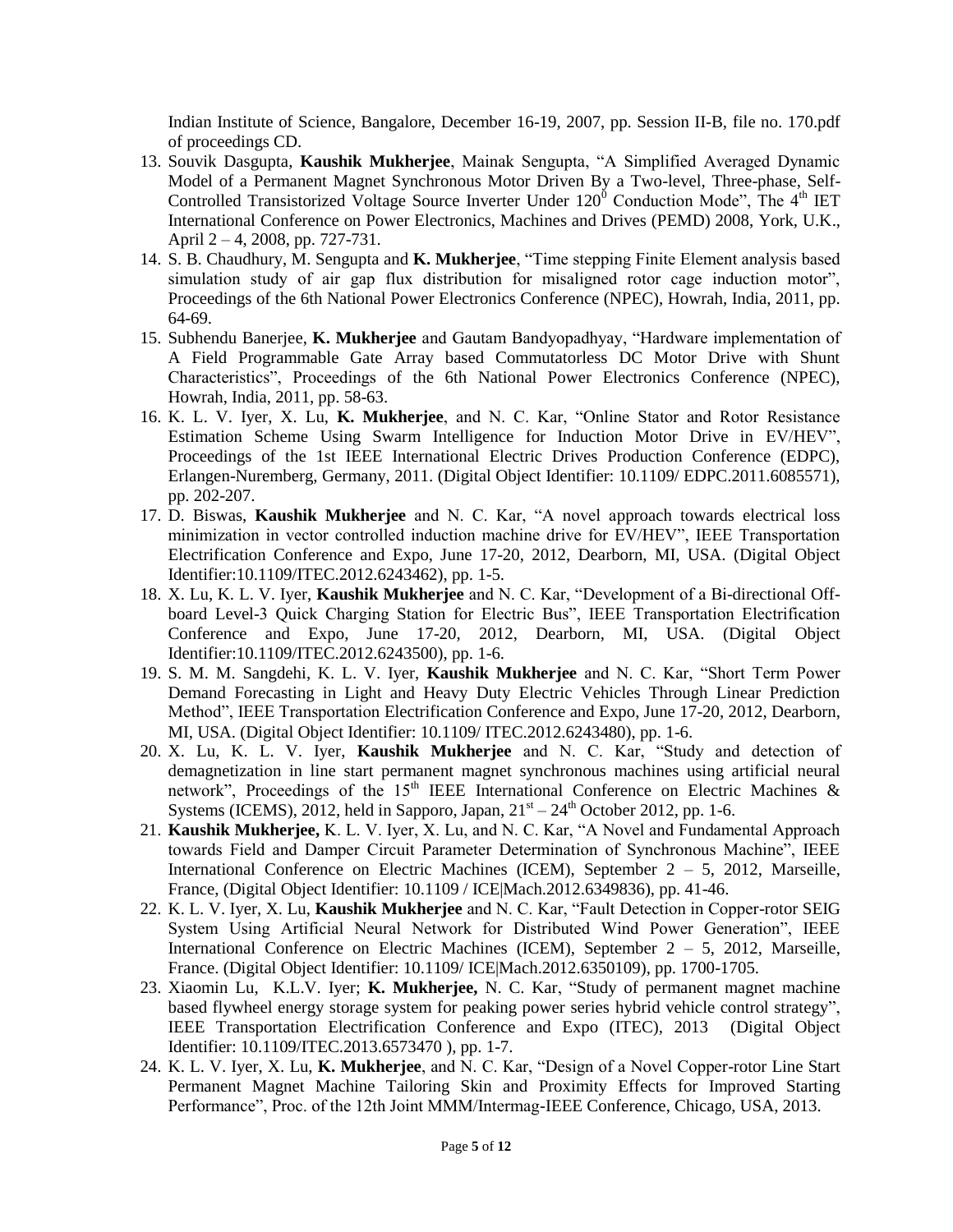- 25. X. Lu, K. L. V. Iyer, **K. Mukherjee**, and N. C. Kar, "Development of a Novel Magnetic Circuit Model for Design of Premium Efficiency Three-Phase Line Start Permanent Magnet Machines with Improved Starting Performance", Proc. of the 12th Joint MMM/Intermag-IEEE Conference, Chicago, USA, 2013.
- 26. X. Lu, K. L. V. Iyer, **K. Mukherjee**, and N. C. Kar, "A Novel Two-axis Theory based Approach towards Determination of Magnetizing Characteristics of Line Start Permanent Magnet Machine and its Effects on Stability and Starting Performance", Proc. of the 10th Latin American IEEE Workshop on Magnetism, Magnetic Materials, and Their Applications, in Buenos Aires, Argentina, 2013.
- 27. Subimal Bikash Chaudhury, M. Sengupta and **K. Mukherjee**, "Air-gap flux analysis of misaligned induction motor under different load conditions", Paper ID 39 (Technical Session II: Motor Drives I), National Power Electronics Conference (NPEC), Indian Institute of Technology, Kanpur, 2013.
- 28. K. L. V. Iyer, S. Mukundan, H. Dhulipati, **K. Mukherjee**, H. Minaker and N. C. Kar, "Design Considerations for Permanent Magnet Machine Drives for Direct-Drive Electric Vehicles", Proceedings of IEEE International Electric Machines and Drives Conference, IEMDC 2015, Idaho, USA, pp. 1170-1176, 2015.
- 29. Abhisek Maiti, **Kaushik Mukherjee** and Prasid Syam, "Design, Modeling and Software Implementation of a Current-Perturbed Maximum Power Point Tracking Control in a DC-DC Boost Converter for Grid-Connected Solar Photovoltaic Applications", paper ID 30, in CD ROMbased proceedings of the 2016 IEEE First International Conference on Control, Measurement and Instrumentation, held during Jan. 8-10, 2016, Kolkata, India (IEEE Conference ID: 36494, IEEE Xplore Compliant ISBN No.: 978-1-4799-1769-3, IEEE Xplore Compliant Part No.: CFP16C90- ART).
- 30. Abhinandan Basak, **Kaushik Mukherjee** and Prasid Syam, "Speed Control of A Grid Connected Doubly-Fed Induction Generator System for Maximum Power Point Tracking with Improved Input Power Factor Employing Matrix Converter as a Slip Power Exchanger", paper ID 31, in CD ROM-based proceedings of the 2016 IEEE First International Conference on Control, Measurement and Instrumentation, held during Jan. 8-10, 2016, Kolkata, India (IEEE Conference ID: 36494, IEEE Xplore Compliant ISBN No.: 978-1-4799-1769-3, IEEE Xplore Compliant Part No.: CFP16C90-ART).
- 31. Abhisek Maiti, **Kaushik Mukherjee** and Prasid Syam, "Design Methodology, Control and Performance of a Three-Phase Grid-Tie PV Inverter under Maximum Power Point Tracking", paper ID 73, in CD ROM-based proceedings of the Second International Conference on Control, Instrumentation, Energy & Communication (CIEC-2016) held during Jan. 28-30, 2016, Kolkata, India (IEEE Conference ID: 36757, IEEE Xplore Compliant ISBN No.: 978-1-5090-0035-7/IEEE Xplore Compliant Part No.: CFP1697V-ART).
- 32. Tanmoy Dey, **Kaushik Mukherjee** and Prasid Syam, "Dynamic Adjustments of the D-Q axes Reference Voltage Limits during Flux Weakening and Maximum Torque Per Ampere Control of an IPMSM Drive for an EV Application", paper ID 74, in CD ROM-based proceedings of the Second International Conference on Control, Instrumentation, Energy & Communication (CIEC-2016) held during Jan. 28-30, 2016, Kolkata, India (IEEE Conference ID: 36757, IEEE Xplore Compliant ISBN No.: 978-1-5090-0035-7/IEEE Xplore Compliant Part No.: CFP1697V-ART).
- 33. Abhinandan Basak, **Kaushik Mukherjee** and Prasid Syam, "Effect of Matrix Converter on the Speed Control Scheme of a Grid Connected Doubly-Fed Induction Generator System", paper ID 59, in CD ROM-based proceedings of the Second International Conference on Control, Instrumentation, Energy & Communication (CIEC-2016) held during Jan. 28-30, 2016, Kolkata, India (IEEE Conference ID: 36757, IEEE Xplore Compliant ISBN No.: 978-1-5090-0035-7/IEEE Xplore Compliant Part No.: CFP1697V-ART).
- 34. H. Dhulipati, K. L. V. Iyer, S. Mukundan**, K. Mukherjee**, J. Tjong, and N. C. Kar, "Investigation of 6-Phase Surface PM Machines with Concentrated Windings for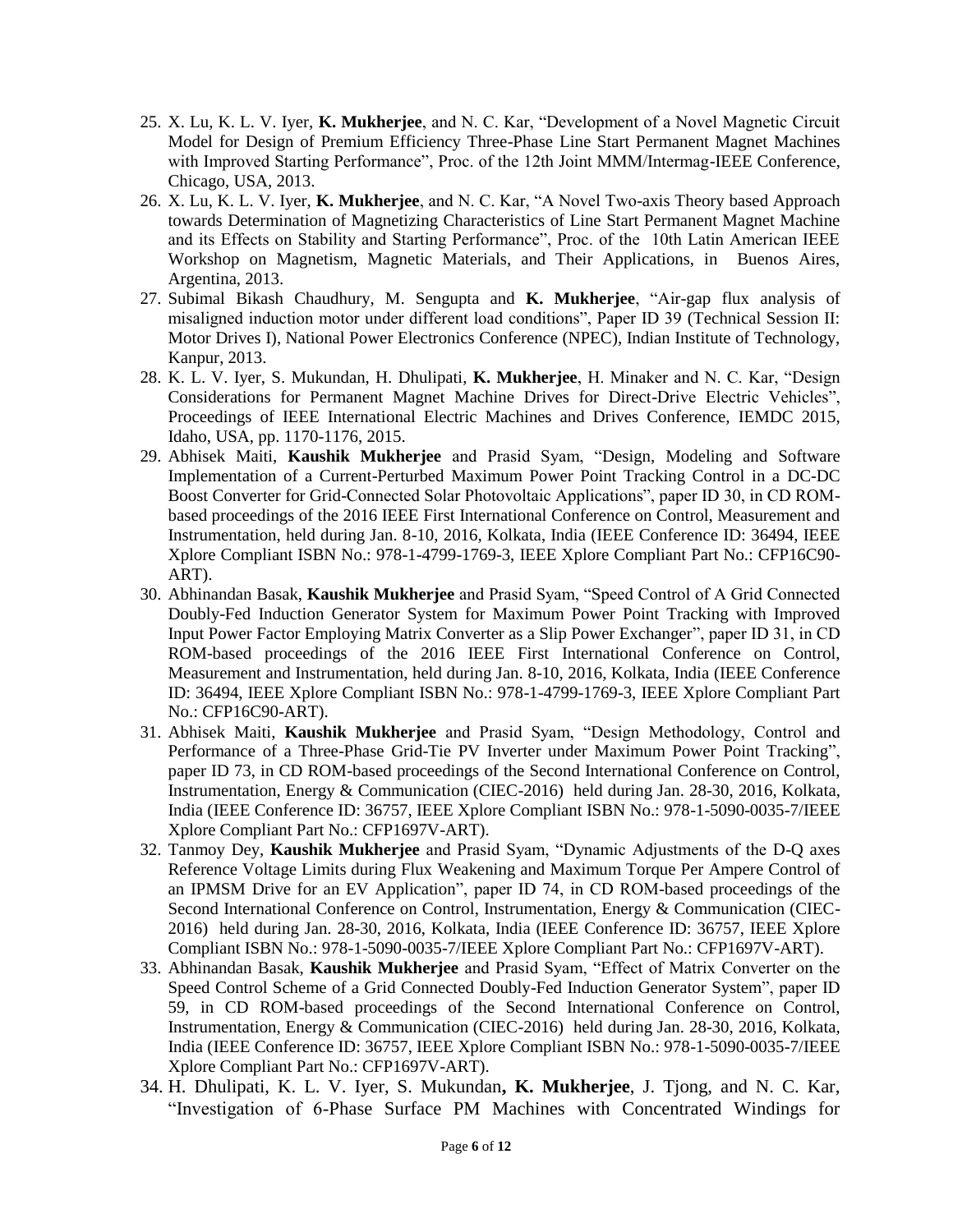Reduction in Space Harmonics, Leakage Inductance and Magnet Loss in Direct-Drive EV," in Proceedings of the 22nd *IEEE International Conference on Electrical Machines*, ICEM 2016 Switzerland, pp. 811-817, 2016.

- 35. S. Mukundan, K. L. V. Iyer, H. Dhulipati, **K. Mukherjee**, J. Tjong, and N. C. Kar, "Response Surface Methodology based optimization of surface PM Machine Incorporating Stator Slotting and PM Sizing Effects to Extend the Operating Limits for Direct-drive EV Application," in Proceedings of the 22<sup>nd</sup> *IEEE International Conference on Electrical Machines*, ICEM 2016 Switzerland, pp. 2045-2051, 2016.
- 36. K. L. V. Iyer, H. Dhulipati, S. Mukundan, **K. Mukherjee**, J. Tjong, and N. C. Kar, "Design Approach Incorporating MTPA and Winding Function Theories for On-board Direct-Drive Surface PM Machines with Concentrated Windings in EVs," in Proceedings of the 22nd *IEEE International Conference on Electrical Machines*, ICEM 2016 Switzerland, pp. 1499-1505, 2016.
- 37. C. Lai, G. Feng, K. L. V. Iyer, **K. Mukherjee**, and N. C. Kar, "Genetic algorithm based current ptoimization for torque ripple reduction of interior PMSMs," in Proceedings of the 22nd *IEEE International Conference on Electrical Machines*, ICEM 2016 Switzerland, pp. 1050-1056, 2016.
- 38. K. L. V. Iyer, B. Minaker, **K. Mukherjee**, J. Tjong, and N. C. Kar, "On-board Direct-Drive Surface Permanent Magnet Synchronous Machine with Fractional-Slot Concentrated Windings for Electric Vehicles," in Proceedings of the IEEE Canadian Conference on Electrical & Computer Engineering, Vancouver, Canada, pp. 1-6, 2016.
- 39. S. Mukherjee, A. Basak, **K. Mukherjee**, P. Syam, "Effect of Supply Frequency and Magnitude Variation on Generation of SVPWM Switching Pulses for Three Phase Matrix Converter," in Proc. 2016 IEEE India International Conference on Power Electronics (IICPE 2016), pp. 1-6 (DOI: [10.1109/IICPE.2016.8079348](https://doi.org/10.1109/IICPE.2016.8079348)), Nov. 2016.
- 40. S. Mukundan, H. Dhulipati, K. L. V. Iyer, C. Lai, **K. Mukherjee**, and N. C. Kar, "Comparative Performance Analysis of 3-phase IPMSM Rotor Configurations with Dampers for Integrated Charging Application in EV," in proceedings of the 43<sup>rd</sup> *IEEE Annual Conference of Industrial Electronics Society*, IECON 2017, Beijing, China, pp. 1856-1861, November 2017.
- 41. C. Lai, G. Feng, K. L. V. Iyer, **K. Mukherjee**, and N. C. Kar, "Accurate inductances and magnet flux linkage estimation in interior PMSM employing speed harmonic measurements," in proceedings of the 43rd *IEEE Annual Conference of Industrial Electronics Society*, IECON 2017, Beijing, China, pp. 1771-1776, November 2017.
- 42. P. Korta, K. L. V. Iyer, C. Lai, **K. Mukherjee**, J. Tjong, and N. C. Kar, "A novel hybrid approach towards drive-cycle based design and optimization of a fractional slot concentrated winding SPMSM for BEVs," in proceedings of the *IEEE Energy Conversion Congress and Exposition*, Ohio, United States, pp. 2086-2092, October 2017.
- 43. S. Mukundan, H. Dhulipati, K. L. V. Iyer, N. C. Kar and **K. Mukherjee**, "Comparison of Inductance Determination Methods of PMSMs for EV Application," in proceedings of the 30<sup>th</sup> *IEEE* Canadian Conference on Electrical and Computer Engineering, Windsor, Canada, pp. 1-4 (DOI: 10.1109/CCECE.2017.7946835), May 2017.
- 44. D. Das, A. Basak, **K. Mukherjee**, P. Syam, "Degradation of input displacement power factor by Input Current Filter and its compensation for a Matrix Converter," in proceedings of IEEE International Conference on Power Electronics, Drives and Energy Systems 2018, Chennai, India, pp. 1-6 (DOI**:** [10.1109/PEDES.2018.8707869](https://doi.org/10.1109/PEDES.2018.8707869)), Dec. 2018.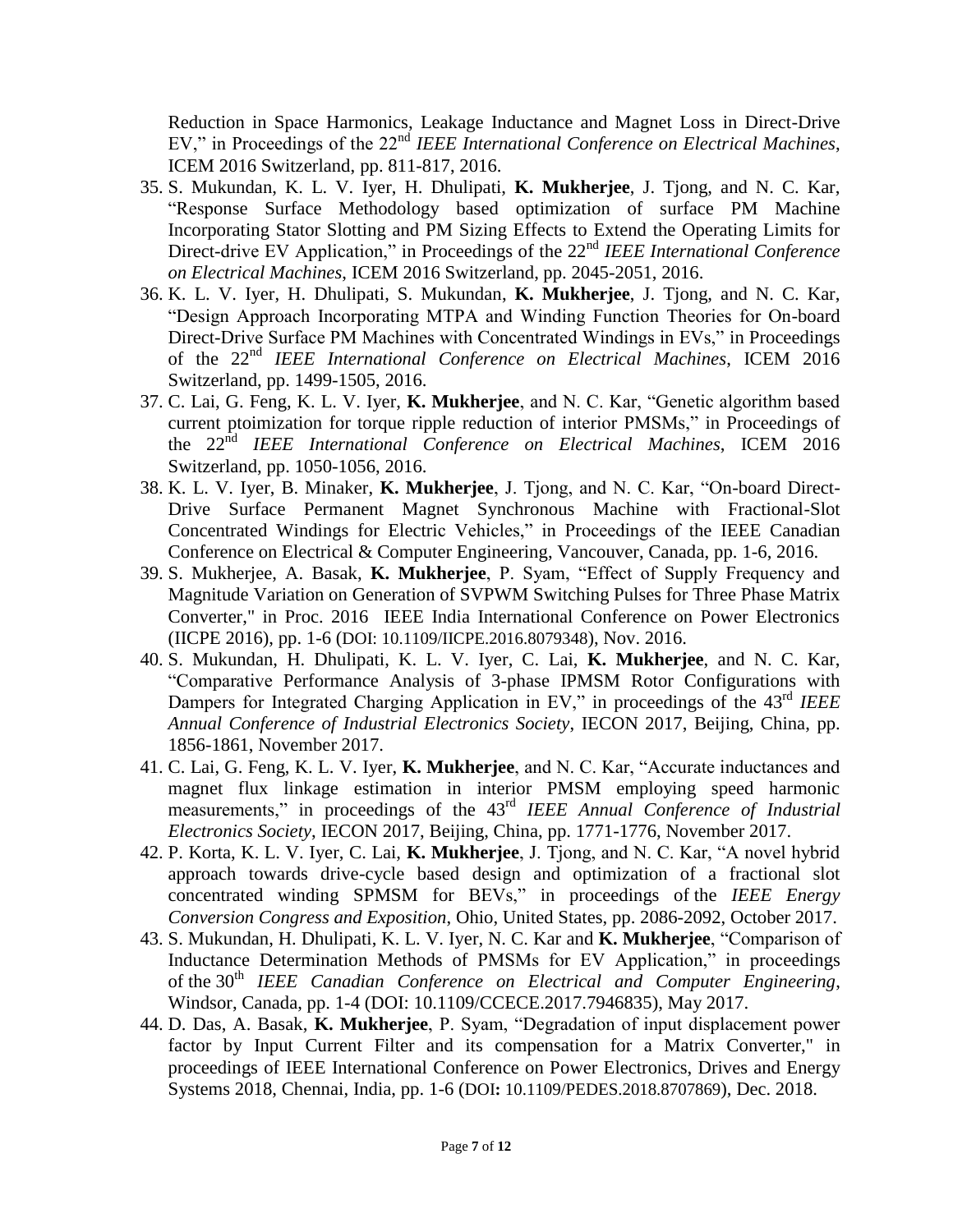- 45. Debalina Nanda, Prasid Syam, **Kaushik Mukherjee**, "Selection procedure of Z-network parameters for a SVPWM Voltage-fed ZSI under varying input voltage conditions with simulated performance," 2019 IEEE Region 10 Symposium (TENSYMP), 07-09 June 2019, Kolkata, India, pp. 361-366.
- 46. Sayani Chatterjee, Ashesh Mandal, Suvarun Dalapati, Pabitra Halder, **Kaushik Mukherjee**, "Design, Simulation & Thermal Analysis of an Interior Permanent Magnet Synchronous Motor for a Fork-lift Truck Application," 2020 IEEE Calcutta Conference (CALCON 2020), Kolkata, India, Feb. 2020, pp. 206-211.

# *Book published:*

Kaushik Mukherjee, S. Sengupta and T. K. Bhattacharya, "Commutatorless Series Motor Drive for High Power Applications: Development, Design, Analysis, Simulation Models and Hardware Implementation", Publisher - VDM Verlag Mueller, ISBN-10: 3639284941, ISBN-13: 978- 3639284942, September 2010.

# *Projects handled:*

*Industrial:*

- As executing engineer (in a team of 10) of the project entitled, "Hot Strip Mill modernization project in Rourkela Steel Plant, India", worth Rs. 75 million, 1995 (Work experience under SIEMENS Ltd., India).
- Worked in the indigenous development of a 1 MVA, 11 kV class step voltage regulator with onload tap changer in a technology transfer project of Brentford Unit, M/S Andrew Yule & Co. Ltd., Calcutta, India, 1994 (Work experience under M/S Andrew Yule & Co. Ltd., India).

# *Research:*

- As Principal Investigator of the AICTE-funded (under Govt. of India) research project, "A Field Programmable Gate Array (FPGA) controller based real-time implementation of a commutatorless motor drive with selectable hard or soft characteristics", worth Rs. 4.2 Lakhs, 2008- 2010, completed.
- As co-principal investigator of the project, "National Mission on Power Electronic Technology (NaMPET)", under Department of Information Technology, Govt. of India, worth about Rs. 99 Lakhs, 2005 – 2010, completed.
- As co-principal investigator of the project, "Development and validation of SEQUEL and real time models of various drives and testing and validation of the above "Application Models" in Full Spectrum Simulator", under Department of Information Technology, Govt. of India, worth about Rs. 15 Lakhs, 2005 – 2010, completed.
- As co-investigator of the project, "Design, development and testing of 3-phase permanent magnet machines and their converters", under National Mission on Power Electronic Technology (NaMPET), phase-II", under Department of Electronics and Information Technology (DEITY), Govt. of India, worth about Rs. 1 crore, completed.
- As co-principal-investigator of the project, "Development of motor eccentricity and vibration monitoring systems and control strategies for switched reluctance motor-based drives", under SPARC scheme, MHRD, Govt. of India, worth about Rs. 97 lakhs, ongoing.
- As co-principal-investigator of the project, "MEMS for Electric Machines and Drives", NaMPET phase III Consortium project with IISc-Bangalore, IIT-B, IIT-D, IIEST-S and NIT-Trichy, India, under "New Horizons in Power Electronics" funded by DeitY, MeitY, GoI:, MHRD, Govt. of India, total budget worth about Rs. 335 lakhs (IIEST share Rs. 42 lakhs approximately), ongoing.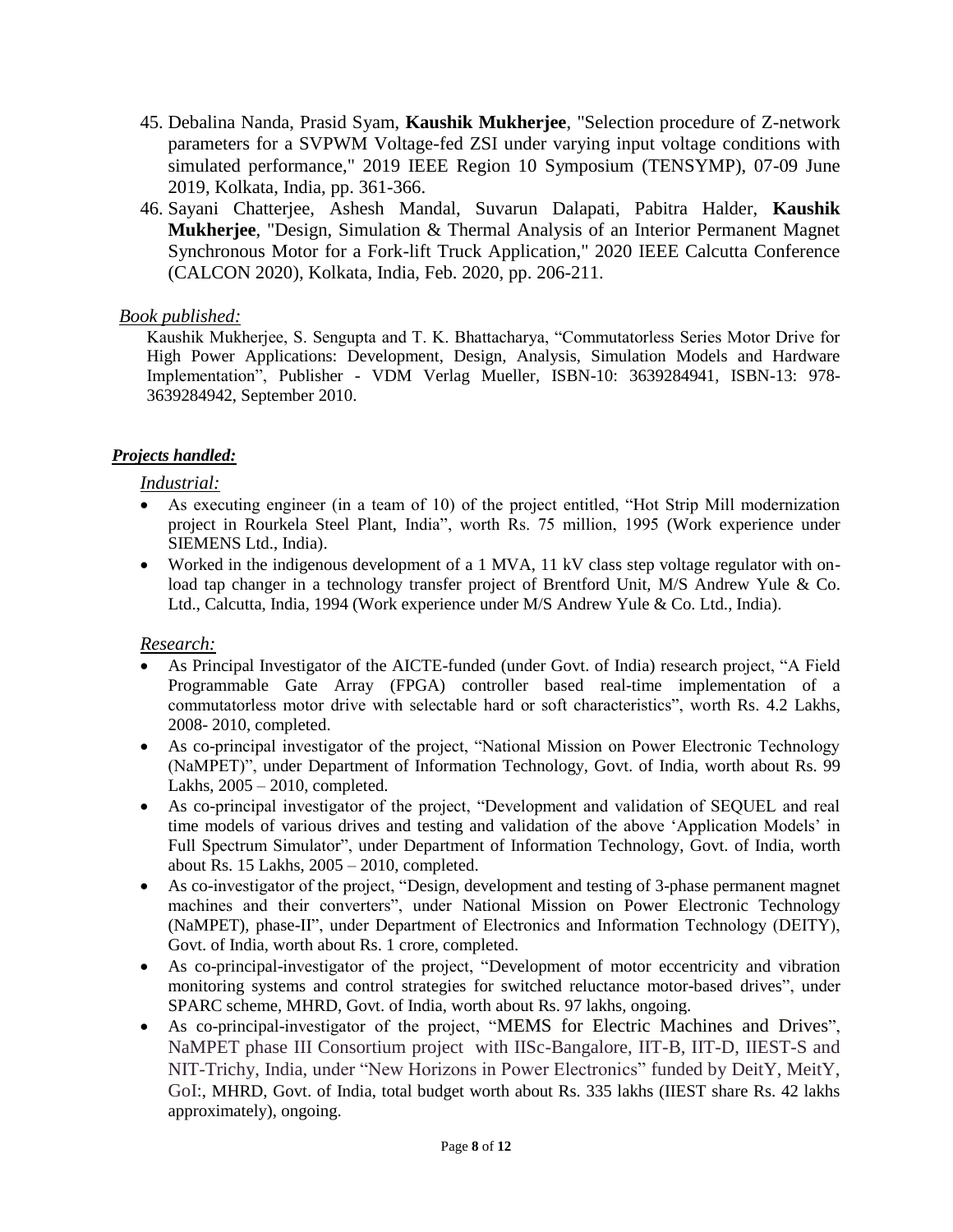# *Research proposals written/executed during "Visiting Professor" assignment, University of Windsor, 2011-12:*

- "Development of a Mechanism for Seamless Power Transfer between Marcom System"s PV Source, End Users and Power Grid" – NSERC ENGAGE grant, Canada – \$25,000 (sanctioned)
- "Driver Alcohol Detection: Collaborative Development of Passive, Unobtrusive Technology and Systems to Prevent Drunk Driving" – AUTO 21 grant - about \$77,800 (sanctioned)
- "Development of a Mechanism for Seamless Power Transfer between SunSource Grids" PV Source, End Users and Power Grid" – FEDDEV grant – \$50,000 (sanctioned)
- "Stand-alone Sustainable LED Lighting System: Development and Implementation of System Components and Verification of Performance" – FEDDEV grant, Canada –\$50,000 (sanctioned)
- "Energy Efficient Solutions for Electric Vehicles" NRCAN grant, Canada (sanctioned till LOI stage) – \$5,000,000
- "Development of a Power Consumption Measurement and Instrumentation System for Tesla Digital Lighting Products" – NSERC ENGAGE grant, Canada – \$25,000
- "Development of Innovative and Sustainable Electric Vehicle Charging Solutions" NSERC RTI (Equipment) grant, Canada – \$145,000 approx.
- "Cost and Fuel Economy Optimized Flywheel Based Solutions for Hybrid Buses" APC grant, Canada – \$1,000,000 estimated.

# *Industrial Patent during "Visiting Professor" assignment, University of Windsor, 2011-12:*

• Member of the team of inventors with the following details: M. Hurst, K.L.V. Iyer, N. C. Kar, M. Kazerooni, X. Lu, **K. Mukherjee**, "Method and apparatus for seamless power transfer", **US patent publication no. US20130285453 A1, publication date October 31, 2013, application number US201313869141,** filing date April 24, 2013, priority date April 26, 2012, also published as WO2013160753 (A1).

# *Research supervision and guidance*

# *A. Doctoral:*

- 1. Mr. Subimal Bikash Chaudhury, IIEST Shibpur, India, "Multi-sensor and multi-algorithm approach for in-process Induction Motor misalignment fault detection under harsh industrial environment", PhD thesis awarded, 2014 (Jointly supervised with Dr. Mainak Sengupta, IIEST Shibpur, India).
- 2. Ms. Xiaomin Lu, University of Windsor, Canada, "Dual Benefits of adding damper bars in PMSMs for Electrified Vehicles: Improved Machine Dynamics and Simplified Integrated Charging", PhD thesis, awarded October 2014 (Jointly supervised with Dr. Narayan Kar, University of Windsor, Canada).
- 3. Mr. K. L. V. Iyer, University of Windsor, Canada, "Investigation of Permanent Magnet Synchronous Machines for Direct-drive and Integrated Charging Applications in Electric Vehicles", PhD thesis, awarded October 2016 (Jointly supervised with Dr. Narayan Kar, University of Windsor, Canada).
- 4. Ms. Chunyan Lai, University of Windsor, Canada, "Novel Techniques for Torque Ripple Modeling and Minimization in Permanent magnet Machines", PhD thesis defended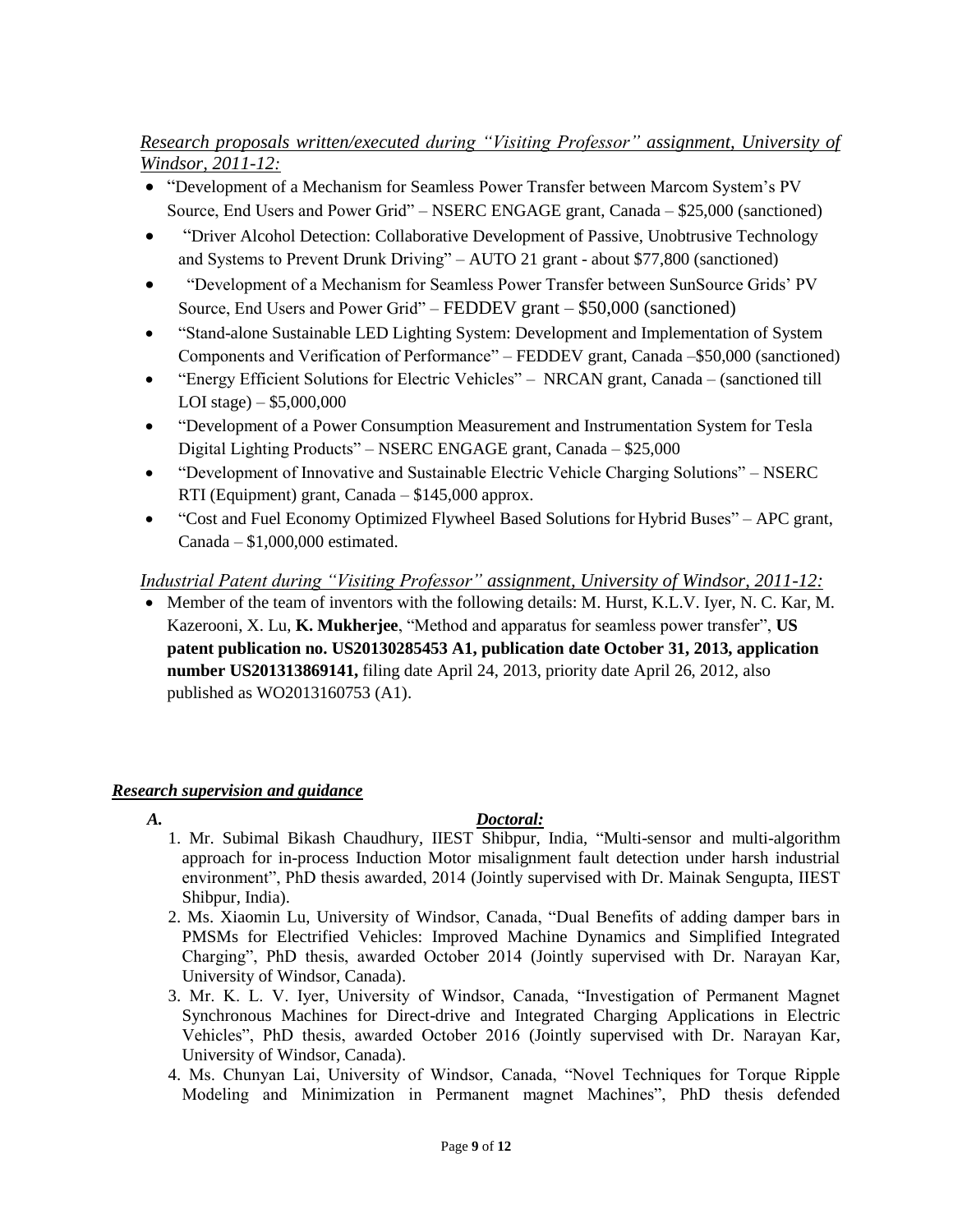successfully in February 2017 (Jointly supervised with Dr. Narayan Kar, University of Windsor, Canada).

# *B. Masters:*

- 1. Mr. Suvajit Mukherjee, "Studies and development of Sinusoidal Pulse Width Modulated rectifiers" (2004), Masters' thesis.
- 2. Mr. Baneswar Das, "PSPICE-based modeling and simulation of a single phase sinusoidal pulse width modulated rectifier and its control strategy" (2005), Masters' thesis.
- 3. Mr. Pradip K. Koley, "Development of a State-space model and a PSPICE-based model of a buck chopper and their comparative studies" (2005), Masters' thesis.
- 4. Mr. Saibal Samaddar, "Modelling, simulation & experimental implementation of a 4 quadrant DC-DC converter fed armature controlled DC servomotor" (2006), Masters' thesis.
- 5. Mr. Pushpendu Kanjilal, "Design of a forward converter and development of its state-space model & PSPICE-based model with their comparative studies" (2006), Masters' thesis.
- 6. Mr. Pabitra Biswas, "Development of SEQUEL based models of Permanent Magnet Synchronous Motor Drives and validation through simulation in MATLAB-SIMULINK environment" (2007), Masters' thesis.
- 7. Mr. N. Mohana Krishna, "Analysis, simulation of D-STATCOM and PWM Rectifier & Partial Implementation on EP1C12Q240C8 FPGA platform" (2007), Masters' thesis.
- 8. Mr. Sudhin Roy, "Finite Element based Design, Fabrication and Testing of a 2kW, 20A, 10kHz CSI-fed Single Phase Induction Furnace for Application in Bar/Billet Heating" (2007), Masters' thesis.
- 9. Mr. Souvik Dasgupta, "A Field Programmable Gates Array Controller Based Real Time Implementation of a Permanent Magnet Synchronous Motor Drive" (2008), Masters" thesis.
- 10. Mr. Asish Mondal, "Simulation of a Vector-controlled Permanent Magnet Synchronous Motor Drive" (2011), Masters' thesis.
- 11. Mr. Subhendu Banerjee, "Development of a Commutatorless DC Motor drive with Selectable Hard and Soft Characteristics" (2011), Masters' thesis.
- 12. Mr. Rakesh Roy, "Modern High-Performance Torque-control Strategies of Induction Motor Drives" (2011), Master's thesis.
- 13. Mr. Dipankar Debnath, "Modeling, Control, Simulation and Partial Implementation of a Grid-Interactive Inverter for Renewable Energy Applications" (2011), Master's thesis.
- 14. Ms. Amrita Pal, "Performance of a Wound Field Synchronous Machine Operated as a Series Drive and a Vector Controlled Drive" (2012), Master's thesis.
- 15. Mr. Nisith Bhowmik, "Three phase PWM Rectifiers Design, Simulation study in MATLAB/SIMULINK and Real time Simulation in FPGA" (2012), Master's thesis.
- 16. Mr. Devraj Roy, "Level Three Battery Charger for an Electrified Vehicle" (2014), Master"s thesis.
- 17. Mr. Sayantan Bhattacharjee, "Maximum Torque per Ampere Controlled Interior Permanent Magnet Synchronous Motor Drives" (2014), Master's thesis.
- 18. Mr. Tanmoy Dey, "Analysis and Maximum Torque per Ampere Control of Interior Permanent Magnet Synchronous Motor Drives" (2015), Master's thesis.
- 19. Ms. Sayani Chatterjee, "Design & Simulation of an Interior Permanent Magnet Synchronous Motor for Fork-lift Application with Real-time Simulation of its drive" (2018), Master"s thesis.
- 20. Mr. Subhojit Das, "A Study On The Effects Of C.T. Saturation And Harmonics On The Performance Of A Numerical Overcurrent Relay" (2018), Master's thesis.
- 21. Mr. Ashesh Mandal, "Design and Studies on Fractional Slot Concentrated Winding Interior Permanent Magnet Synchronous Motor for Electric Traction Applications" (2019), Master"s thesis.

# *International Research Collaboration:*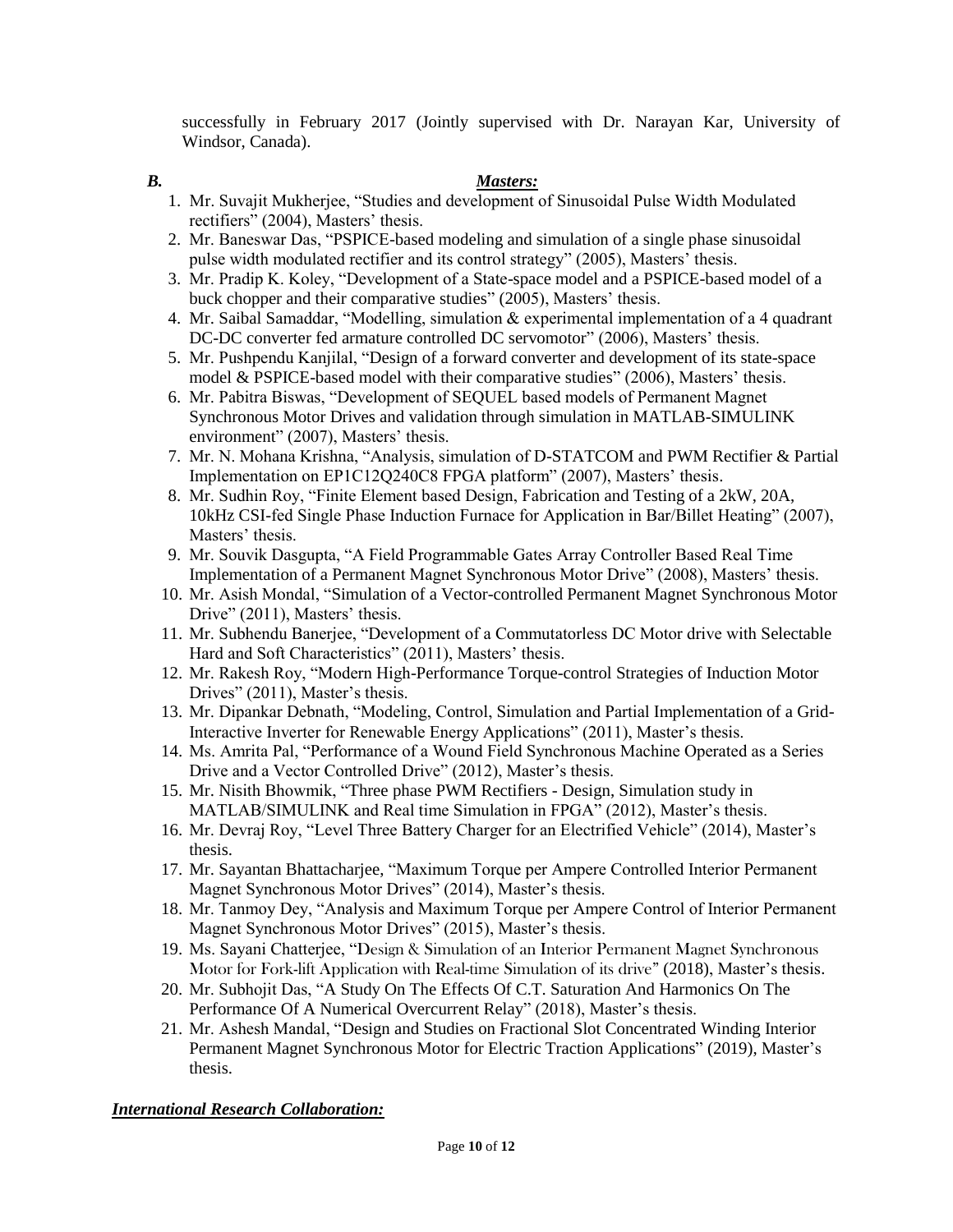- 1. With Dr. Narayan Kar, Professor, Department of Electrical and Computer Engineering, University of Windsor, Canada; in the field of power-train components and systems of Electrified Vehicles.
	- Ms. Xiaomin Lu, doctoral student at the Centre for Hybrid Automotive Research and Green Energy, University of Windsor visited BESU, Shibpur, EE Dept. and performed collaborative research for one and half months (December 2013-January 2014).
	- Mr. K. L. V. Iyer, doctoral candidate at Centre for Hybrid Automotive Research and Green Energy, University of Windsor is currently visiting IIEST Shibpur, EE Dept. (December 2014 – February 2015) to perform collaborative research.

# *Important Seminars Delivered:*

- "A DC commutatorless series motor viewed in the light of a conventional DC series motor", hosted by the IEEE Industry Applications Calcutta Chapter, at Bengal Engineering College (D.U.), Howrah, India, 2002.
- "Power Electronics: Fundamentals and Some Applications in Electrical Power Systems", hosted by the IEEE IEEE Power Engineering Calcutta Chapter, at Future Institute of Engineering & Management, Kolkata, India, 2006.
- "A decoupled linear control technique for controlling the performance of a Distribution STATCOM", hosted by Imperial College, London, UK at the **Department of Electrical and Electronic Engineering, Imperial College, London, UK**, **2008**.
- "Power Electronics based R&D related to EV and Green Energy Applications in B.E.S.U India", hosted by University of Windsor, at the **University of Windsor, Canada, September 2, 2011**.
- "A series synchronous motor drive for large power and normal speed applications", hosted by University of Victoria at the **University of Victoria, Canada, 14th May 2012.**
- "Research in Centre for Hybrid Automotive Research & Green Energy, University of Windsor, Canada", hosted by University of Victoria, at the **University of Victoria, Canada, 14th May 2012.**

# *Subjects taught:*

- At Undergraduate level Theoretical courses of Basic Electrical Engineering, Circuit theory, DC Machines, BLDC machines, Stepper motors, Switched Reluctance Motors, Power Electronics, Electrical Drives, Electrical Energy Utilization and Grid-Interactive Control, Laboratory-based courses on Basic Electrical Engineering, Control Systems, Electrical Machines, Power Electronics and Electrical Drives
- At Graduate level Theoretical courses of DC-DC Converters, Power Quality Conditioners, Analysis of Synchronous and Asynchronous Machines and laboratory-based courses on Electrical Machines and Power Electronics

# *Departmental Administrative Activities in IIEST Shibpur:*

- Member, Postgraduate (Masters) Academic Committee, Department of Electrical Engineering, Indian Institute of Engineering Science and Technology (formerly BESU) Shibpur, India
- In-charge, Power Electronics Laboratory, Department of Electrical Engineering, IIEST, Shibpur, India
- Convener, Departmental Space Committee, Department of Electrical Engineering, IIEST, Shibpur, India

# *Infrastructural Development Activities:*